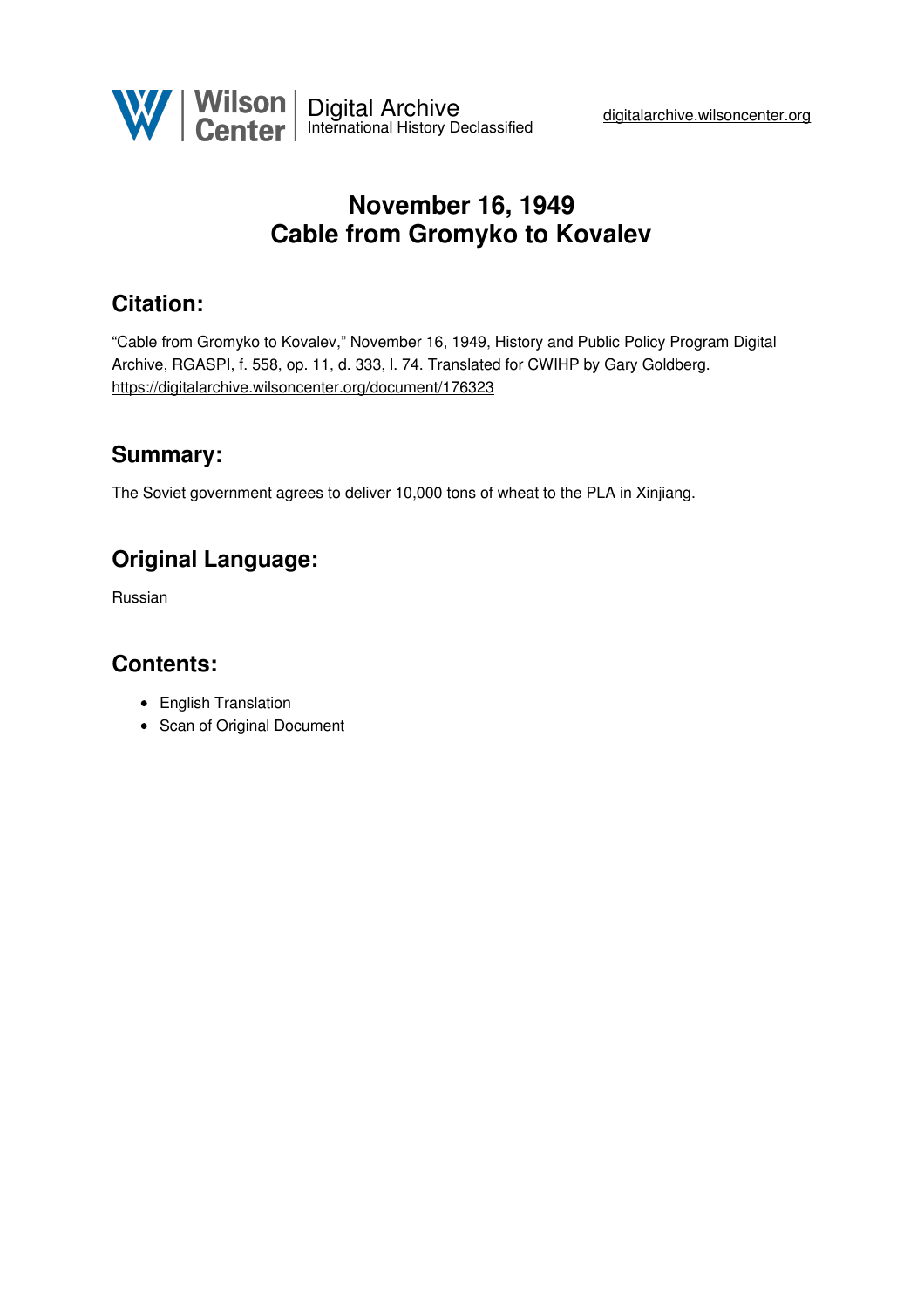#### USSR MFA

10<sup>th</sup> Department

#### Outgoing Nº 21039 Received at 0105 16 November 1949 Sent at 0230 16 November 1949

Top Secret

Spets. Nº 234

#### **Cable**

from PEKING to Cde. KOVALEV Copy Nº 1

#### PRIORITY

In connection with the appeal of the Chinese Government to deliver 10,000 tons of grain from the Soviet Union to supply Chinese soldiers of the PLA in Xinjiang inform the Chinese Government that the Soviet Government agrees to grant its request, delivering 10,000 tons of wheat, handing it over at the Soviet-Xinjiang border by 1 April 1950 with payment against the value of Chinese millet seed due for delivery to the USSR from China.

#### GROMYKO

Five copies printed. Yan 16 November 1949 Authenticated: [illegible signature]

> [handwritten at the bottom: 9125 12696/shs]

Copies;

### 1. to Cde. Stalin

- 2. to Cde. Molotov Cdes. Zorin, Lavrent'yev, and Kurdyukov
- 3. to Cde. Malenkov have been familiarized [with this]
- 4. to the 10<sup>th</sup> Department
- 5. Copy